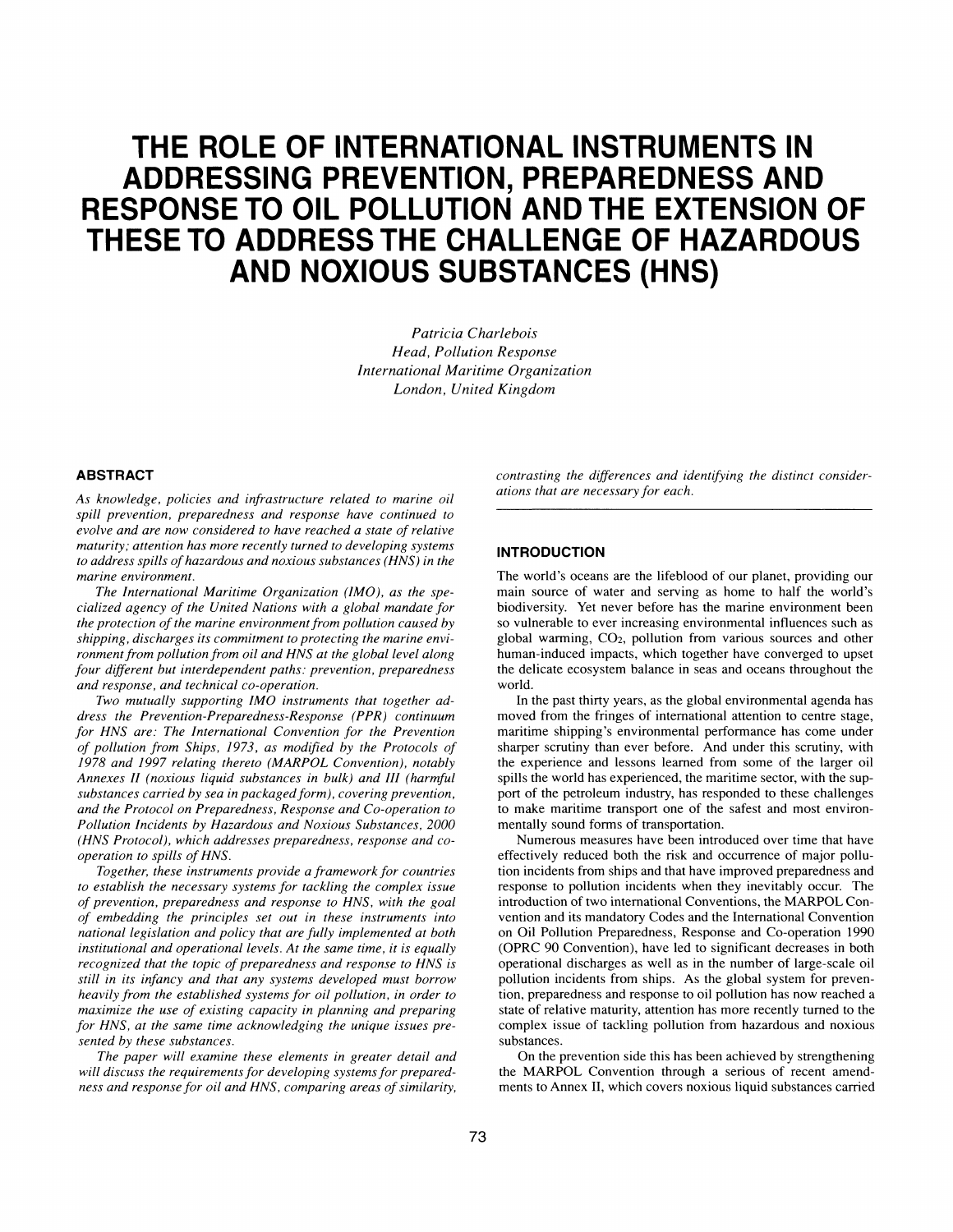in bulk, and on the preparedness, response and co-operation side through the recent entry into force of the Protocol on Preparedness, Response and Co-operation to Pollution Incidents by Hazardous and Noxious Substances, 2000 (HNS Protocol) in June 2007.

## **THE INTERNATIONAL MARITIME ORGANIZATION**

The International Maritime Organization (IMO), as the specialized agency of the United Nations with a global mandate for the protection of the marine environment from pollution caused by shipping, fulfills its commitment to protecting the marine environment from pollution from oil and hazardous and noxious substances at the global level along four different but interdependent paths: prevention, preparedness and response, all three supported by a technical co-operation programme directed towards countries in need of assistance. By developing and adopting international treaties such as the MARPOL Convention and its mandatory Codes, which apply primarily to the prevention of accidental and operational discharges of pollution from ships, together with the OPRC 90 Convention and its HNS Protocol, which address preparedness, response and co-operation for pollution incidents involving oil and HNS, Flag States are provided with the necessary tools to limit the introduction of unwanted pollutants into the marine environment and, where this is not possible, to effectively manage the consequences.

# **PREVENTION**

The MARPOL Convention is the main international instrument aimed at protecting the marine environment from operational and accidental pollution from ships. Its six annexes regulate the prevention of marine pollution by oil; noxious liquid substances in bulk; harmful substances carried by sea in packaged form; sewage; and garbage, as well as the prevention of air pollution.

According to the provisions of the MARPOL Convention and its associated mandatory Codes, vessels should be designed, constructed and operated in an integrated manner, with the objective of preventing and ultimately eliminating harmful discharges and emissions from ships throughout their working life. This holistic philosophy encompasses all vessel operations and their possible impact on the environment, and provides increased opportunities for transport managers to choose environmentally-sound sea transport options.

MARPOL Annex I, the portion of the Convention that covers prevention of pollution by oil, includes measures that have been specifically introduced to ensure oil tankers are constructed and operated in a way that reduces the amount of oil spilled from operational activities or in the event of an incident. This Annex has recently been amended to incorporate more stringent requirements for existing and newly-constructed ships, including the phasingin of double hull requirements for oil tankers; improvements to pump-room bottom protection on oil tankers exceeding 5,000 tonnes deadweight; a requirement for double bottom pump rooms for vessels constructed on or after 1 January 2007; and more stringent requirements aimed at reducing the accidental outflow of oil in the event of stranding or collision.

Recent amendments to MARPOL Annex II, which covers the prevention of pollution from noxious liquid substances carried in bulk, which entered into force on 1 January 2007, will also contribute to lowering the risk of pollution and resulting damage to the environment.

The revised Annex II for the control of pollution by noxious liquid substances in bulk includes a new categorization system for noxious and liquid substances.

The new categories are:

Category X: Noxious Liquid Substances which, if discharged into the sea from tank cleaning or deballasting

operations, are deemed to present a major hazard to either marine resources or human health and, therefore, justify the prohibition of the discharge into the marine environment;

- Category Y: Noxious Liquid Substances which, if discharged into the sea from tank cleaning or deballasting operations, are deemed to present a hazard to either marine resources or human health or cause harm to amenities or other legitimate uses of the sea and therefore justify a limitation on the quality and quantity of the discharge into the marine environment;
- Category Z: Noxious Liquid Substances which, if discharged into the sea from tank cleaning or deballasting operations, are deemed to present a minor hazard to either marine resources or human health and therefore justify less stringent restrictions on the quality and quantity of the discharge into the marine environment; and
- Other Substances: Substances which have been evaluated and found to fall outside Category X, Y or Z because they are considered to present no harm to marine resources, human health, amenities or other legitimate uses of the sea when discharged into the sea from tank cleaning of deballasting operations. The discharge of bilge or ballast water or other residues or mixtures containing these substances are not subject to any requirements of MARPOL Annex II.

The revised Annex II includes a number of other significant changes. Improvements in ship technology, such as efficient stripping techniques, has made possible significantly lower permitted discharge levels for certain products, which have been incorporated into the Annex. For ships constructed on or after 1 January 2007, the maximum permitted residue in the tank and its associated piping left after discharge is set at a maximum of 75 litres for products in categories  $X$ ,  $Y$  and  $Z$  - compared with previous limits which set a maximum of 100 or 300 litres, depending on the product category.

Alongside the revision of MARPOL Annex II, the marine pollution hazards of thousands of chemicals have been evaluated by the Evaluation of Hazardous Substances Working Group, giving a resultant revised GESAMP Hazard Profile which indexes the substance according to its bio-accumulation; bio-degradation; acute toxicity; chronic toxicity; long-term health effects; and effects on marine wildlife and on benthic habitats.

As a result of the hazard evaluation process and the new categorization system, vegetable oils which were previously categorized as being unrestricted are now required to be carried in chemical tankers. The revised Annex includes, under Regulation 4 Exemptions, a provision for the Administration to exempt ships certified to carry individually identified vegetable oils, subject to certain provisions relating to the location of the cargo tanks carrying the identified vegetable oil.

An MEPC resolution has been developed providing guidelines for the transport of vegetable oils in deep tanks or in independent tanks specially designed for the carriage of such vegetable oils on board dry cargo ships. This resolution allows general dry cargo ships that are currently certified to carry vegetable oil in bulk to continue to carry these vegetable oils on specific trades. These guidelines came into effect on 1 January 2007.

MARPOL Annex III for the prevention of pollution by harmful substances carried by sea in packaged form has recently been revised to harmonize the regulations with the criteria for defining marine pollutants which have been adopted by the UN Transport of Dangerous Goods (TDG) Sub-Committee, based on the United Nations Globally Harmonized System of Classification and Labelling of Chemicals (GHS). The revisions will enter into force on 1 January 2010.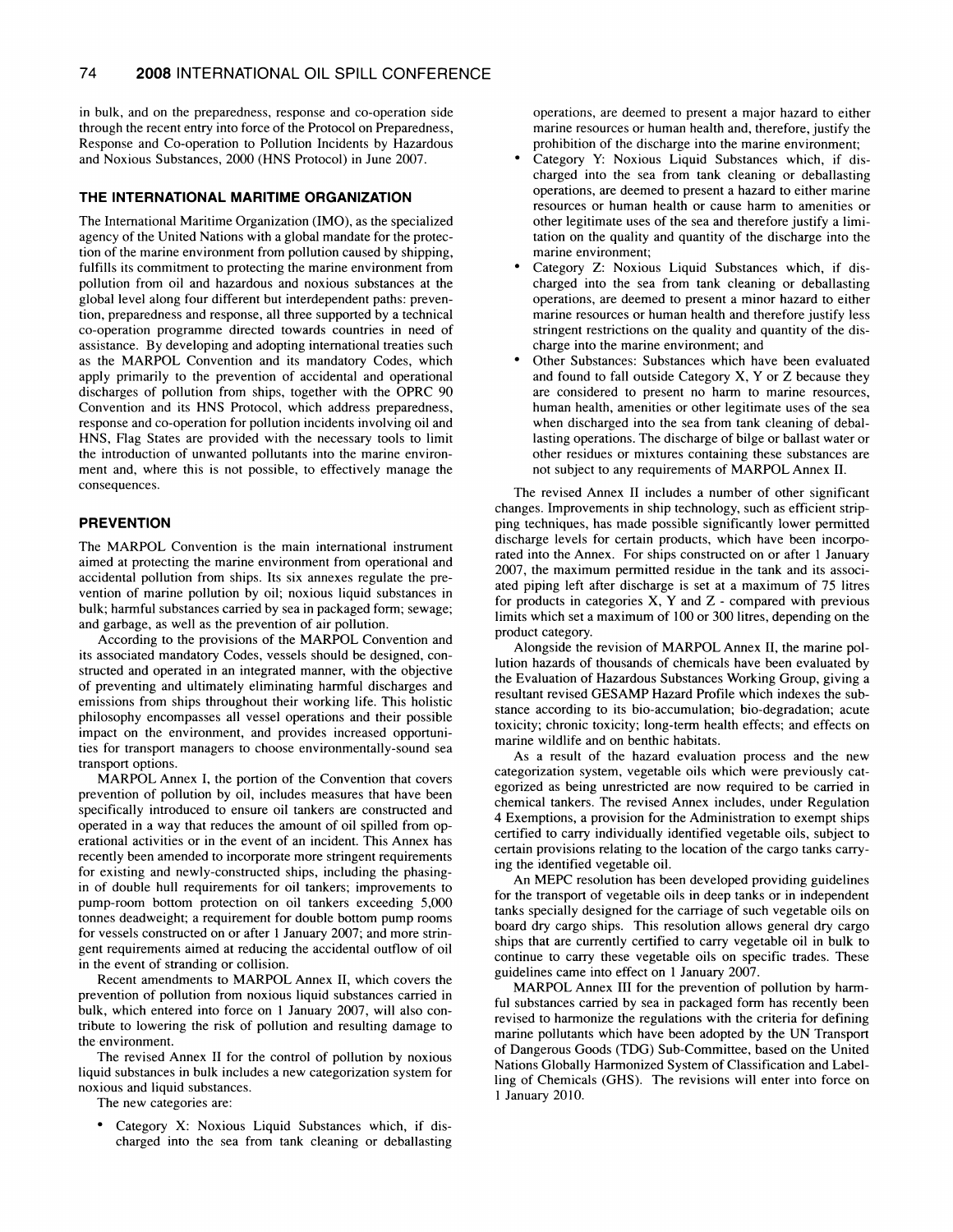#### **PREPAREDNESS AND RESPONSE**

Good prevention initiatives can go a long way to reducing risk and the objective is to reduce and then manage this risk to the extent possible. At the same time, it must be recognized that, in spite of best efforts, oil spills will continue to occur underscoring the need for a good state of preparedness to ensure a timely and effective response to limit the adverse consequences of spills from oil and other pollutants.

The OPRC 90 Convention is the international instrument that provides a framework designed to facilitate international cooperation and mutual assistance in preparing for, and responding to, major oil pollution incidents and to encourage States to plan and prepare by developing emergency response structures in their respective countries, and by maintaining adequate capacity and resources to address oil pollution emergencies.

Specifically, the OPRC 90 Convention includes requirements for oil pollution emergency plans for ships, offshore units, sea ports and oil handling facilities operating in State waters, and procedures for reporting oil pollution incidents when these occur. The Convention also requires a national emergency system, including the development of a national contingency plan and the designation of a competent national authority and a national operational contact point(s). In addition, Parties to the Convention are obliged to have trained staff and a minimum level of pre-positioned oil spill equipment available at the State level or through bi-lateral or multi-lateral arrangements. Possibly the most important aspect of the OPRC 90 Convention is the international co-operation dimension, which enables a Party to request international assistance from other State Parties. To further facilitate co-operation during pollution incidents, States are also urged to develop bi-lateral and multilateral operational agreements for preparedness and response.

# **HAZARDOUS AND NOXIOUS SUBSTANCES**

Although oil spills remain the largest environmental threat due to the volumes transported, the risk of incidents involving chemicals or 'hazardous and noxious substances' is on the rise, as the volume of chemicals transported by sea continues to increase. These substances are also generally considered to represent a higher degree of hazard than that presented by petroleum products, not only to the marine environment, but also to human health. Acknowledging the growing threat from the carriage of HNS by sea, in 2000 IMO adopted the Protocol on Preparedness, Response and Co-operation to Pollution Incidents by Hazardous and Noxious Substances (HNS Protocol), which entered into force on 14 June 2007. The HNS Protocol follows the principles set out in the OPRC 90 Convention and extends these to hazardous and noxious substances other than oil, providing the same basic framework and platform for co-operation and mutual assistance.

There are a number of unique challenges in addressing HNS, given the higher risk element associated with them. Hazardous and noxious substances represent a category of compounds numbering in the millions, with widely varying properties and hazards and completely different behaviors. This creates not only a number of operational challenges, as oil spill response organizations struggle to identify how they will now tackle preparedness and response to products for which they have little knowledge or experience, but also for policymakers as Member States turn their attention to the task of embedding the principles of the HNS Protocol into the national legislation. A summary of the key differences between oil and HNS with respect to preparedness and response, which underscores the challenges of HNS that also influences policy development, is provided in Table 1.

## TABLE 1 - SUMMARY OF DIFFERENCES BETWEEN OIL AND HNS

| Oil                                                                                                                                                                                                                                                                                                                               | <b>HNS</b>                                                                                                                                                                                                                                                                                                                                                 |
|-----------------------------------------------------------------------------------------------------------------------------------------------------------------------------------------------------------------------------------------------------------------------------------------------------------------------------------|------------------------------------------------------------------------------------------------------------------------------------------------------------------------------------------------------------------------------------------------------------------------------------------------------------------------------------------------------------|
| Preparedness & response to<br>marine oil spills is relatively<br>well understood                                                                                                                                                                                                                                                  | Response difficult or<br>impossible, depending on<br>substance                                                                                                                                                                                                                                                                                             |
| Although there are different<br>types, there is some uniformity<br>in properties and behaviour<br>Approach and equipment<br>options are the same and<br>relatively standard<br>Relative danger and hazard to<br>human health is low<br>Oil normally floats and spills<br>are visible<br>Oil spill technology is well<br>developed | Large number and wide<br>variety of substances<br>$($ > 8 million), with differing<br>properties and behaviour<br>from substance to substance<br>Varying type and degree of<br>hazard<br>Potential for significant<br>danger (explosive, flamma-<br>ble) and hazard to human<br>health (corrosive, toxic)<br>In many cases, spills would<br>not be visible |
|                                                                                                                                                                                                                                                                                                                                   | Marine chemical spill<br>response technology is still<br>in its infancy                                                                                                                                                                                                                                                                                    |

#### **POLICY IMPLICATIONS**

The HNS Protocol, as is the case for the parent the OPRC 90 Convention, is by design, a framework international instrument that identifies a series of obligations and requirements for Member States, but without being prescriptive in how these should be met. This allows Member States a wide degree of flexibility in implementing the provisions of the HNS Protocol.

For instance, the definition of hazardous and noxious substances under the Protocol, which defines HNS as "any substance other than oil which, if introduced into the marine environment, is likely to create hazards to human health, to harm living resources and marine life, to damage amenities or to interfere with other legitimate uses of the sea", is very broad. This has the advantage of providing maximum protection of the marine environment from any possible substance that could be construed as being 'harmful' to the marine environment if released. From an environmental protection perspective, this is a great achievement covering virtually any substance that has potentially deleterious environmental effects. However, from a practical and policy application perspective, this represents a somewhat problematic scenario and a challenge for policy makers and regulators faced with the task of developing appropriate legislation to address the wide range of substances that such a definition would cover.

Other policy questions that may arise are: How does one determine what substances should and should not be covered and on what basis should this determination be made? What volumes should be regulated and made subject to the various requirements such as, for example, requiring an emergency plan? For instance, should regulations address only cargo shipments? And if so, only substances carried in bulk? Or should these be extended to packaged goods? Should other chemicals carried on board for other purposes related to regular running of a ship be included or excluded for the emergency planning requirement? Whereas the answers to such questions have not presented any particular difficulty in the past for oil carried either as cargo or as fuel, when these questions are extended to HNS the situation becomes far more complex.

The inherent flexibility of the Protocol allows for a host of possible options for establishing a national level regulatory framework to meet its provisions. For example, Member States may require differing types of pollution incident emergency plans to meet the requirement as identified in Article 3 of the HNS Pro